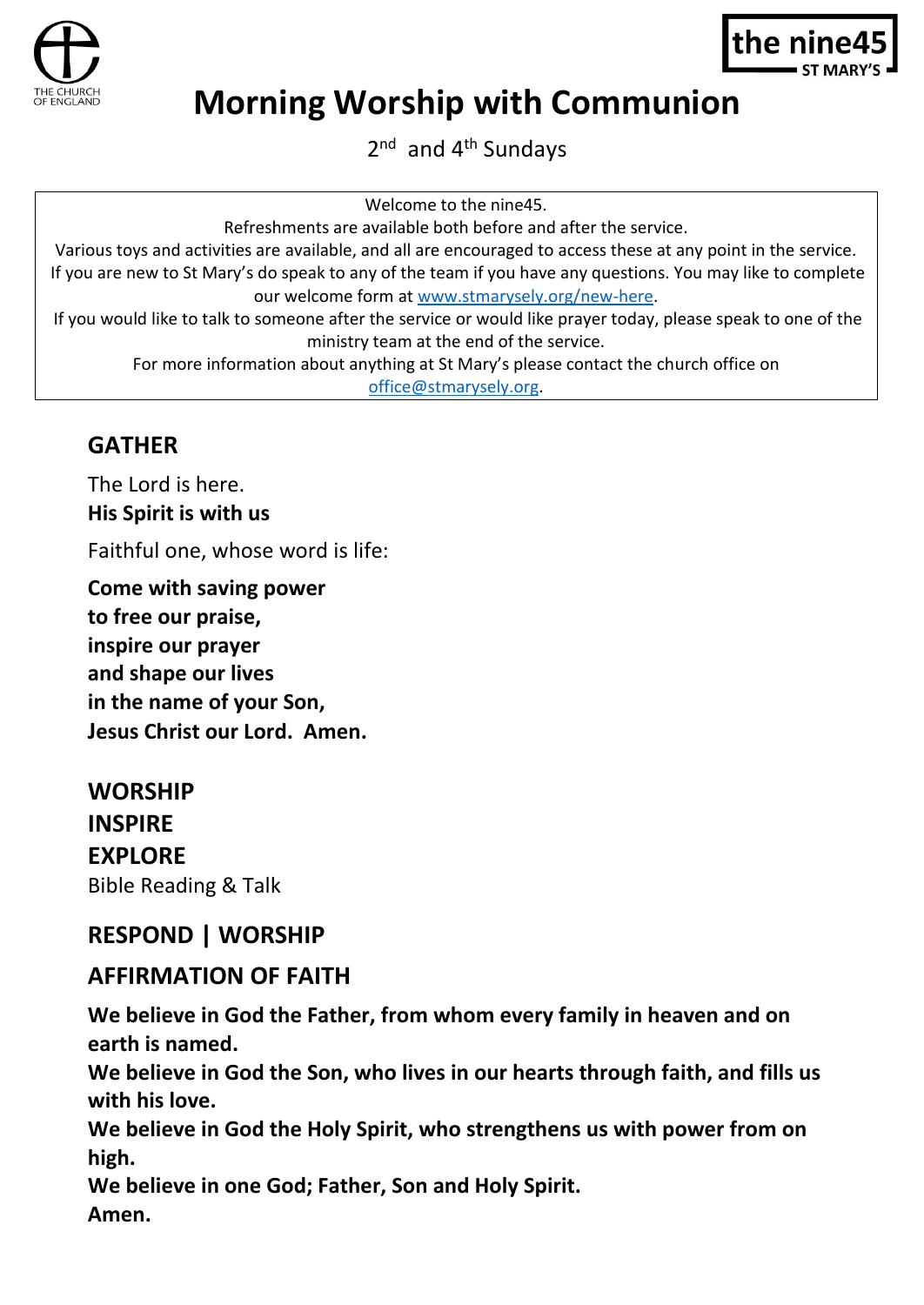## **SAY SORRY**

To be ready inside as well as outside, let's turn our back on the things that stop us coming close to God.

Lord Jesus, for the wrong things we've done, we're sorry. Lord, have mercy. **Lord, have mercy.** 

Lord Jesus, for the wrong things we've said, we're sorry. Christ, have mercy. **Christ, have mercy.**

Lord Jesus, for the wrong things we've thought, we're sorry. Lord, have mercy. **Lord, have mercy.**

May the God of love bring us back to himself, forgive us our sins, and assure us of his eternal love in Jesus Christ our Lord. **Amen.**

For forgiving us, Lord Jesus: **Thank you.**  For giving us a fresh start, Lord Jesus: **Thank you**. For helping us next time things are hard, Lord Jesus: **Thank you**

## **PRAYER**

*A time of prayer.*

We give thanks for the gifts offered by the congregations for God's work in St Mary's, ChristChurch and for our Mission Partners

**Generous God, creator, redeemer, sustainer, we offer our gifts to you with joy, symbol of the work you have given us to do; use them, use us, in the service of your world, to the glory of your name. Amen.**

As our Saviour taught us, so we pray

**Our Father in heaven, hallowed be your name, your kingdom come, your will be done, on earth as in heaven. Give us today our daily bread. Forgive us our sins as we forgive those who sin against us. Lead us not into temptation but deliver us from evil. For the kingdom, the power, and the glory are yours now and for ever. Amen.**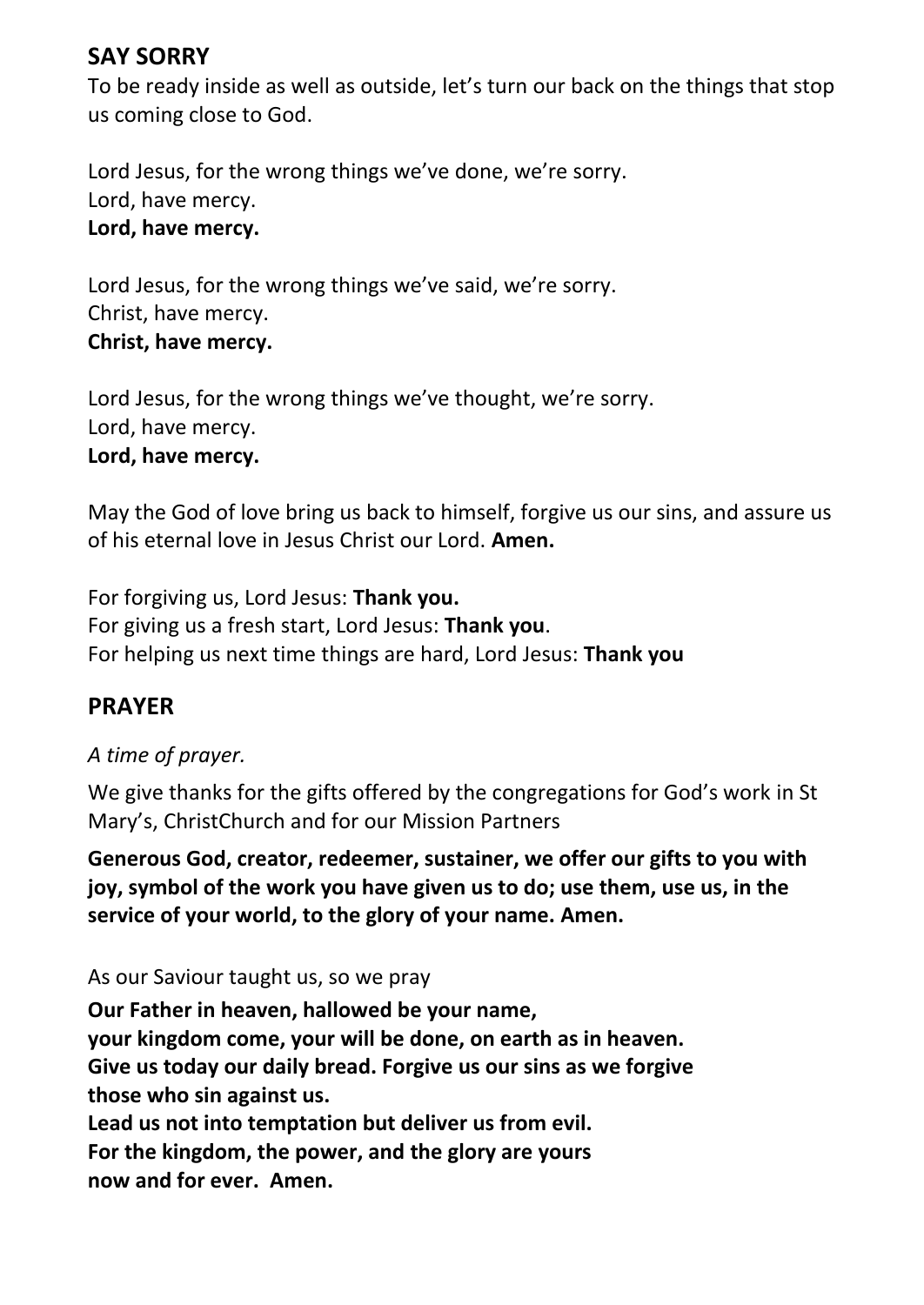## **THE PEACE**

How joyful you are when you make peace! For then you will be recognized as a true child of God. (Matt 5:9) The Peace of the Lord be always with you. **And also with you.** Let's offer one another a sign of peace.

## **COMMUNION**

The Lord is here. **His Spirit is with us.** Lift up your hearts. **We lift them to the Lord.** Let's give thanks to the Lord our God. **It's right to give Him thanks and praise.**

Lord of all life, you created the universe, where all living things reflect your glory. You give us this great and beautiful earth, to discover and to cherish. You give us sun and moon and star-lit sky, everything that gives us light, light for our eyes, our hearts, our minds.

You made us all, each wonderfully different, to join with the angels and sing your praise:

**Holy, holy, holy Lord, God of power and might, heaven and earth are full of your glory. Hosanna in the highest. Blessed is he who comes in the name of the Lord. Hosanna in the highest.**

We thank you, loving Father, because, when we turned away, you sent Jesus, your Son. He gave his life for us on the cross and shows us the way to live. Send your Holy Spirit that these gifts of bread and wine may be for us Christ's body and his blood.

On the night before he died, when darkness had fallen, Jesus took bread. He gave thanks, broke it, and shared it with his disciples, saying: 'This is my body, given for you. Do this to remember me.'

After they had eaten, he took the cup of wine, gave thanks, and shared it with his disciples, saying:

'This is my blood, poured out for you and for many, for the forgiveness of sins.'

So Father, with this bread and this cup we celebrate his love, his death, his risen life. As you feed us with these gifts, send your Holy Spirit, and change us more and more to be like Jesus our Saviour.